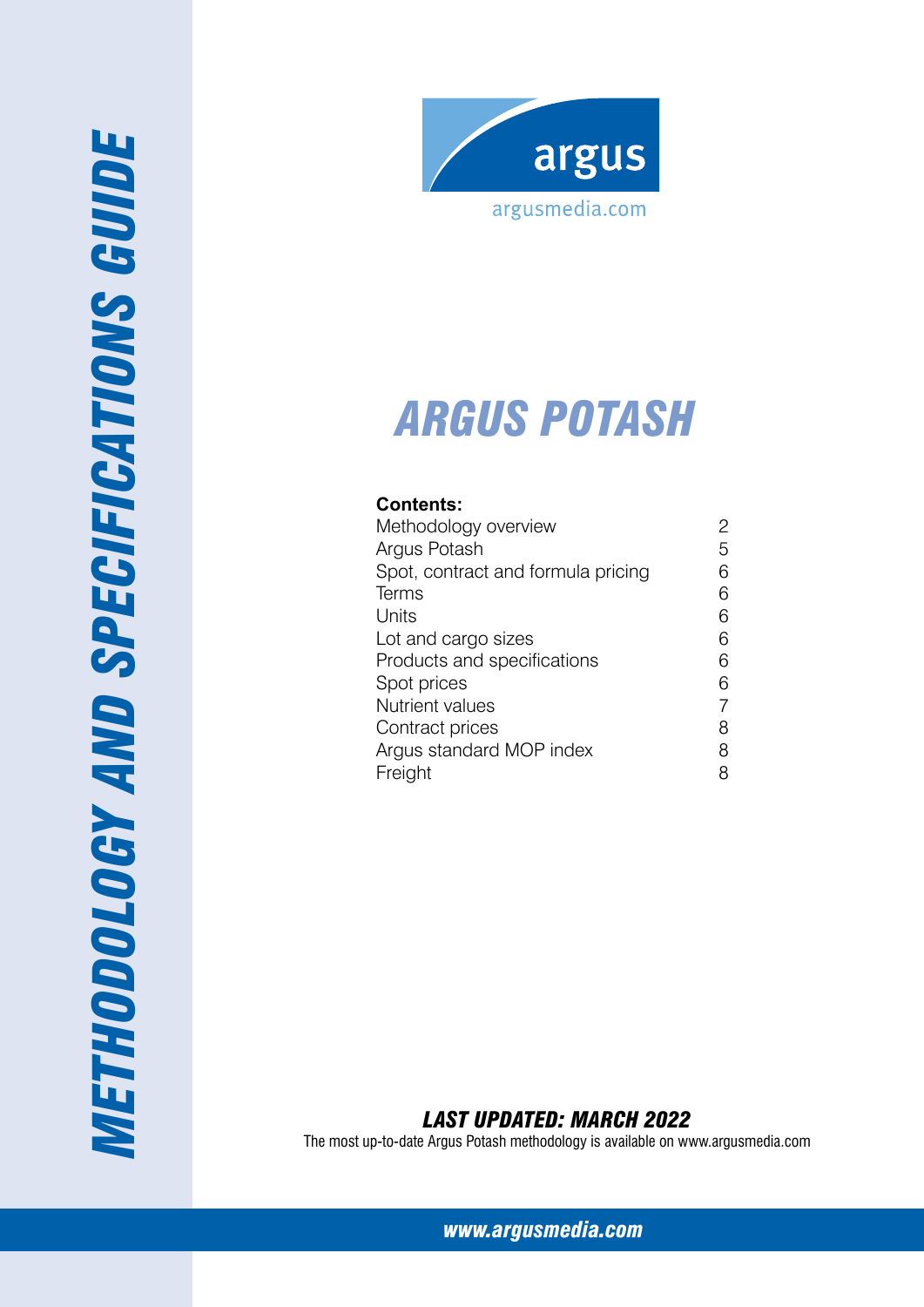# <span id="page-1-0"></span>**Methodology overview**

#### **Methodology rationale**

Argus strives to construct methodologies that reflect the way the market trades. Argus aims to produce price assessments which are reliable and representative indicators of commodity market values and are free from distortion. As a result, the specific currencies, volume units, locations and other particulars of an assessment are determined by industry conventions.

In the potash markets, Argus publishes physical market prices in the open market as laid out in the specifications and methodology guide. Argus uses the trading period deemed by Argus to be most appropriate, in consultation with industry, to capture market liquidity. In order to be included in the assessment process, deals must meet the minimum volume, delivery, timing and specification requirements in our methodology. In illiquid markets, and in other cases where deemed appropriate, Argus assesses the range within which product could have traded by applying a strict process outlined later in this methodology.

#### **Survey process**

Argus price assessments are informed by information received from a wide cross section of market participants, including producers, consumers and intermediaries. Argus reporters engage with the industry by proactively polling participants for market data. Argus will contact and accept market data from all credible market sources including front and back office of market participants and brokers. Argus will also receive market data from electronic trading platforms and directly from the back offices of market participants. Argus will accept market data by telephone, instant messenger, email or other means.

Argus encourages all sources of market data to submit all market data to which they are a party that falls within the Argus stated methodological criteria for the relevant assessment. Argus encourages all sources of market data to submit transaction data from back office functions.

Throughout all markets, Argus is constantly seeking to increase the number of companies willing to provide market data. Reporters are mentored and held accountable for expanding their pool of contacts. The number of entities providing market data can vary significantly from day to day based on market conditions.

For certain price assessments identified by local management, if more than 50pc of the market data involved in arriving at a price assessment is sourced from a single party the supervising editor will engage in an analysis of the market data with the primary reporter to ensure that the quality and integrity of the assessment has not been affected.

#### **Market data usage**

In each market, Argus uses the methodological approach deemed to be the most reliable and representative for that market. Argus will utilise various types of market data in its methodologies, to include:

- Transactions
- Bids and offers
- Other market information, to include spread values between grades, locations, timings, and many other data.

In many markets, the relevant methodology will assign a relatively higher importance to transactions over bids and offers, and a relatively higher importance to bids and offers over other market information. Certain markets however will exist for which such a hierarchy would produce unreliable and non-representative price assessments, and so the methodology must assign a different relative importance in order to ensure the quality and integrity of the price assessment. And even in markets for which the hierarchy normally applies, certain market situations will at times emerge for which the strict hierarchy would produce non-representative prices, requiring Argus to adapt in order to publish representative prices.

#### **Verification of transaction data**

Reporters carefully analyse all data submitted to the price assessment process. These data include transactions, bids, offers, volumes, counterparties, specifications and any other information that contributes materially to the determination of price. This high level of care described applies regardless of the methodology employed. Specific to transactions, bids, and offers, reporters seek to verify the price, the volume, the specifications, location basis, and counterparty. In some transactional average methodologies, reporters also examine the full array of transactions to match counterparties and arrive at a list of unique transactions. In some transactional average methodologies, full details of the transactions verified are published electronically and are accessible by subscribers. The deals are also published in the daily report.

Several tests are applied by reporters in all markets to transactional data to determine if it should be subjected to further scrutiny. If a transaction has been identified as failing such a test, it will receive further scrutiny. For assessments used to settle derivatives and for many other assessments, Argus has established internal procedures that involve escalation of inquiry within the source's company and escalating review within Argus management. Should this process determine that a transaction should be excluded from the price assessment process, the supervising editor will initiate approval and, if necessary, documentation procedures.

#### **Primary tests applied by reporters**

- Transactions not transacted at arm's length, including deals between related parties or affiliates.
- Transaction prices that deviate significantly from the mean of all transactions submitted for that day.
- Transaction prices that fall outside of the generally observed lows and highs that operated throughout the trading day.
- Transactions that are suspected to be a leg of another transaction or in some way contingent on an unknown transaction.
- Single deal volumes that significantly exceed the typical transaction volume for that market.
- Transaction details that are identified by other market participants as being for any reason potentially anomalous and perceived by Argus to be as such.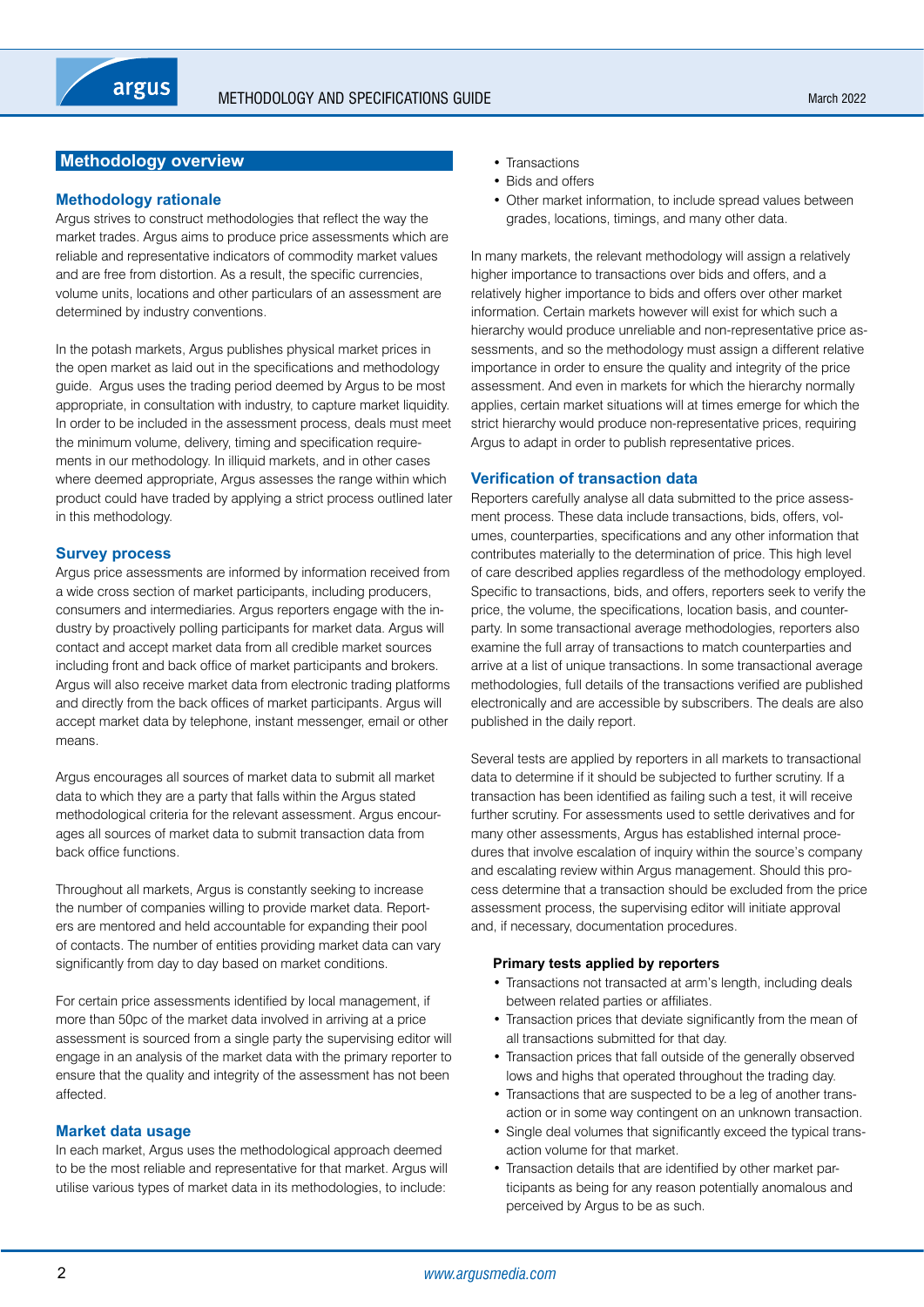- Transaction details that are reported by one counterparty differently than the other counterparty.
- Any transaction details that appear to the reporter to be illogical or to stray from the norms of trading behaviour. This could include but is not limited to divergent specifications, unusual delivery location and counterparties not typically seen.
- Transactions that involve the same counterparties, the same price and delivery dates are checked to see that they are separate deals and not one deal duplicated in Argus records.

## **Secondary tests applied by editors for transactions identified for further scrutiny**

#### **Transaction tests**

argus

- The impact of linkage of the deal to possible other transactions such as contingent legs, exchanges, options, swaps, or other derivative instruments. This will include a review of transactions in markets that the reporter may not be covering.
- The nature of disagreement between counterparties on transactional details.
- The possibility that a deal is directly linked to an offsetting transaction that is not publicly known, for example a "wash trade" which has the purpose of influencing the published price.
- The impact of non-market factors on price or volume, including distressed delivery, credit issues, scheduling issues, demurrage, or containment.

# **Source tests**

- The credibility of the explanation provided for the outlying nature of the transaction.
- The track record of the source. Sources will be deemed more credible if they
	- Regularly provide transaction data with few errors.
	- Provide data by Argus' established deadline.
	- Quickly respond to queries from Argus reporters.
	- Have staff designated to respond to such queries.
- How close the information receipt is to the deadline for information, and the impact of that proximity on the validation process.

#### **Assessment guidelines**

When insufficient, inadequate, or no transaction information exists, or when Argus concludes that a transaction based methodology will not produce representative prices, Argus reporters will make an assessment of market value by applying intelligent judgment based on a broad array of factual market information. Reporters must use a high degree of care in gathering and validating all market data used in determining price assessments, a degree of care equal to that applying to gathering and validating transactions. The information used to form an assessment could include deals done, bids, offers, tenders, spread trades, exchange trades, fundamental supply and demand information and other inputs.

The assessment process employing judgment is rigorous, replicable, and uses widely accepted valuation metrics. These valuation

metrics mirror the process used by physical commodity traders to internally assess value prior to entering the market with a bid or offer. Applying these valuation metrics along with sound judgment significantly narrows the band within which a commodity can be assessed, and greatly increases the accuracy and consistency of the price series. The application of judgment is conducted jointly with the supervising editor, in order to be sure that guidelines below are being followed. Valuation metrics include the following:

#### Relative value transactions

Frequently transactions occur which instead of being an outright purchase or sale of a single commodity, are instead exchanges of commodities. Such transactions allow reporters to value less liquid markets against more liquid ones and establish a strong basis for the exercise of judgment.

- Exchange one commodity for a different commodity in the same market at a negotiated value.
- Exchange delivery dates for the same commodity at a negotiated value.
- Exchange a commodity in one location for the same commodity at another location at a negotiated value.

#### Bids and offers

If a sufficient number of bids and offers populate the market, then in most cases the highest bid and the lowest offer can be assumed to define the boundaries between which a deal could be transacted.

#### Comparative metrics

The relative values between compared commodities are readily discussed in the market and can be discovered through dialogue with market participants. These discussions are the precursor to negotiation and conclusion of transactions.

- Comparison to the same commodity in another market centre.
- Comparison to a more actively traded but slightly different specification commodity in the same market centre.
- Comparison to the same commodity traded for a different delivery timing.
- Comparison to the commodity's primary feedstock or primary derived product(s).
- Comparison to trade in the same commodity but in a different modality (as in barge versus oceangoing vessel) or in a different total volume (as in full cargo load versus partial cargo load).

#### **Volume minimums and transaction data thresholds**

Argus typically does not establish thresholds strictly on the basis of a count of transactions, as this could lead to unreliable and non-representative assessments and because of the varying transportation infrastructure found in all commodity markets. Instead, minimum volumes are typically established which may apply to each transaction accepted, to the aggregate of transactions, to transactions which set a low or high assessment or to other volumetrically relevant parameters.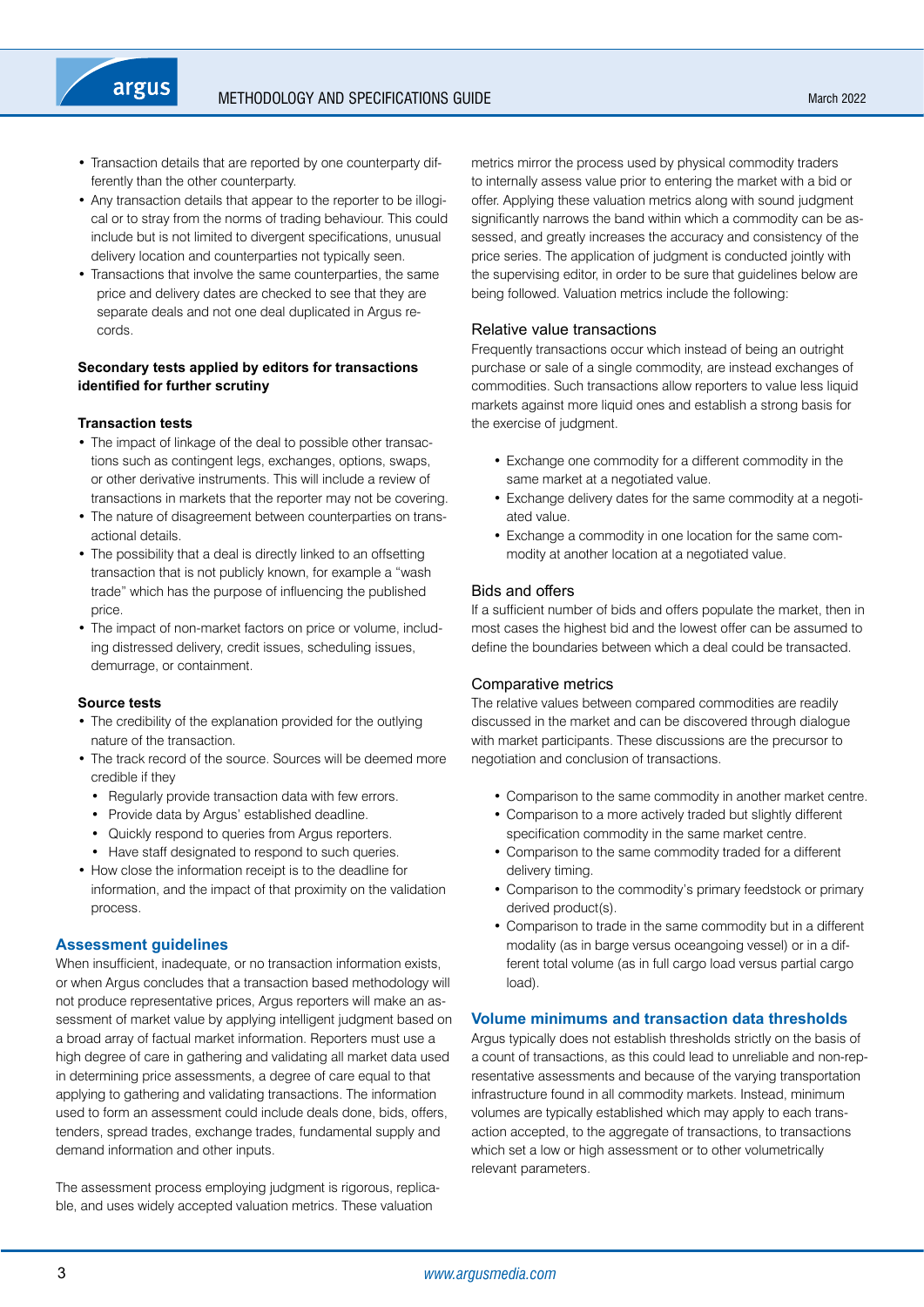

For price assessments used to settle derivatives, Argus will seek to establish minimum transaction data thresholds and when no such threshold can be established Argus will explain the reasons. These thresholds will often reflect the minimum volumes necessary to produce a transaction-based methodology, but may also establish minimum deal parameters for use by a methodology that is based primarily on judgment.

Should no transaction threshold exist, or should submitted data fall below this methodology's stated transaction data threshold for any reason, Argus will follow the procedures outlined elsewhere in this document regarding the exercise of judgment in the price assessment process.

#### **Transparency**

Argus values transparency in markets. As a result, where available, we publish lists of deals in our reports that include price, basis, counterparty and volume information. The deal tables allow subscribers to cross check and verify the deals against the prices. Argus feels transparency and openness is vital to developing confidence in the price assessment process.

#### **Swaps and forwards markets**

Argus publishes forward assessments for numerous markets. These include forward market contracts that can allow physical delivery and swaps contracts that swap a fixed price for the average of a floating published price. Argus looks at forward swaps to inform physical assessments but places primary emphasis on the physical markets.

## **Publications and price data**

Potash prices are published in the Argus Potash report. Subsets of these prices appear in other Argus market reports and newsletters in various forms. The price data are available independent of the text-based report in electronic files that can feed into various databases. These price data are also supplied through various third-party data integrators. The Argus website also provides access to prices, reports and news with various web-based tools. All Argus prices are kept in a historical database and available for purchase. Contact your local Argus office for information.

A publication schedule is available at [www.argusmedia.com](https://www.argusmedia.com/)

#### **Corrections to assessments**

Argus will on occasion publish corrections to price assessments after the publication date. We will correct errors that arise from clerical mistakes, calculation errors, or a misapplication of our stated methodology. Argus will not retroactively assess markets based on new information learned after the assessments are published. We make our best effort to assess markets based on the information we gather during the trading day assessed.

#### **Ethics and compliance**

Argus operates according to the best practices in the publishing field, and maintains thorough compliance procedures throughout the firm. We want to be seen as a preferred provider by our subscribers, who are held to equally high standards, while at the same

time maintaining our editorial integrity and independence. Argus has a strict ethics policy that applies to all staff. The policy can be found on our website at [www.argusmedia.com.](https://www.argusmedia.com/) Included in this policy are restrictions against staff trading in any energy commodity or energy related stocks, and guidelines for accepting gifts. Argus also has strict policies regarding central archiving of email and instant messenger communication, maintenance and archiving of notes, and archiving of spreadsheets and deal lists used in the price assessment process. Argus publishes prices that report and reflect prevailing levels for open-market arms length transactions (please see the [Argus Global Compliance Policy](https://www.argusmedia.com/-/media/Files/governance-and-compliance/global-compliance.ashx?la=en&hash=DB833EADC2BC60A7B262FC13D5E6A4B46CCDAB1E) for a detailed definition of arms length).

#### **Consistency in the assessment process**

Argus recognises the need to have judgment consistently applied by reporters covering separate markets, and by reporters replacing existing reporters in the assessment process. In order to ensure this consistency, Argus has developed a programme of training and oversight of reporters. This programme includes:

- A global price reporting manual describing among other things the guidelines for the exercise of judgment
- Cross-training of staff between markets to ensure proper holiday and sick leave backup. Editors that float between markets to monitor staff application of best practices
- Experienced editors overseeing reporting teams are involved in daily mentoring and assisting in the application of judgment for illiquid markets
- Editors are required to sign-off on all price assessments each day, thus ensuring the consistent application of judgment.

#### **Review of methodology**

The overriding objective of any methodology is to produce price assessments which are reliable and representative indicators of commodity market values and are free from distortion. As a result, Argus editors and reporters are regularly examining our methodologies and are in regular dialogue with the industry in order to ensure that the methodologies are representative of the market being assessed. This process is integral with reporting on a given market. In addition to this ongoing review of methodology, Argus conducts reviews of all of its methodologies and methodology documents on at least an annual basis.

Argus market report editors and management will periodically and as merited initiate reviews of market coverage based on a qualitative analysis that includes measurements of liquidity, visibility of market data, consistency of market data, quality of market data and industry usage of the assessments. Report editors will review:

- Appropriateness of the methodology of existing assessments
- Termination of existing assessments
- Initiation of new assessments.

The report editor will initiate an informal process to examine viability. This process includes: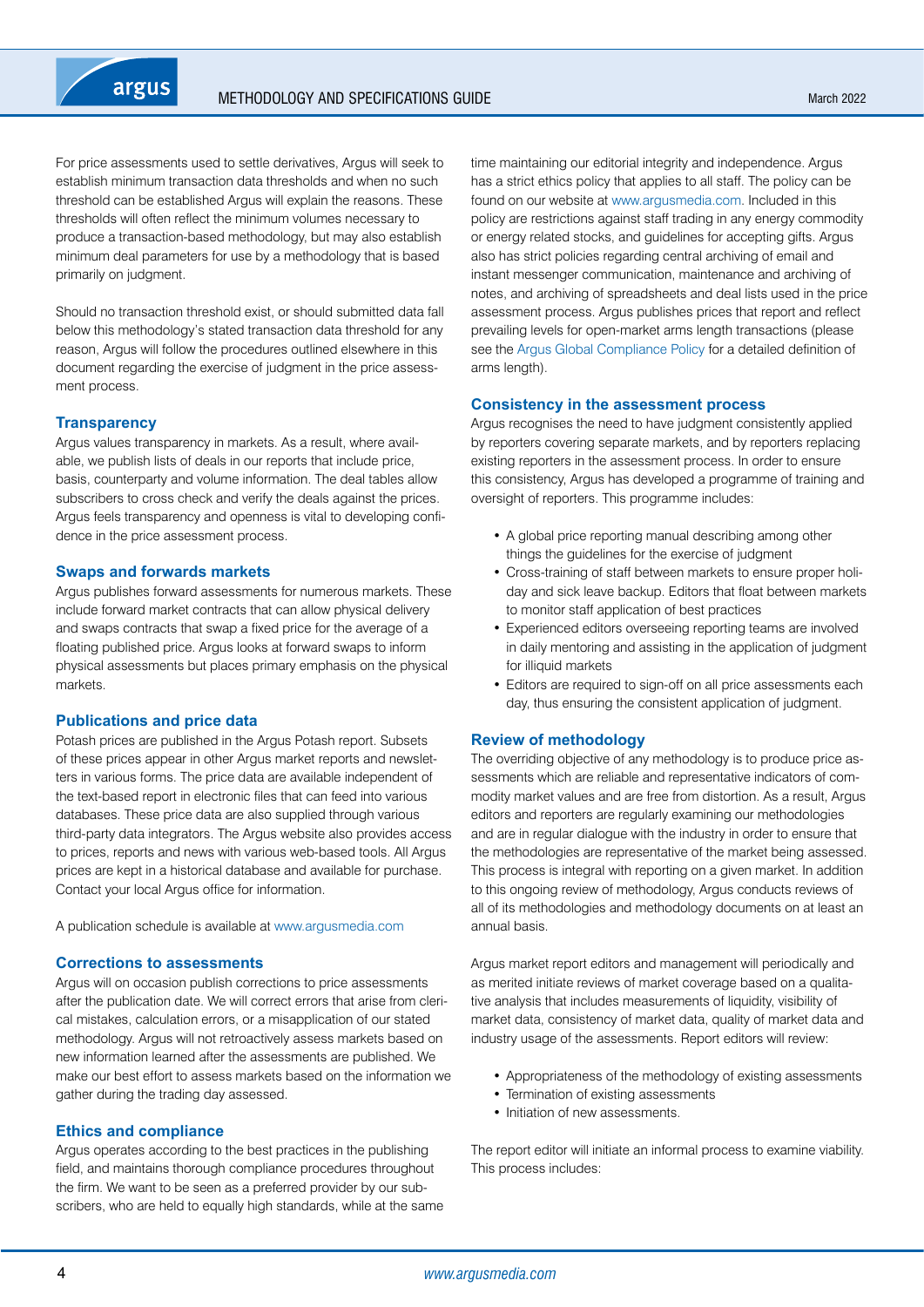<span id="page-4-0"></span>

- Informal discussions with market participants
- Informal discussions with other stakeholders
- Internal review of market data

Should changes, terminations, or initiations be merited, the report editor will submit an internal proposal to management for review and approval. Should changes or terminations of existing assessments be approved, then formal procedures for external consultation are begun.

#### **Changes to methodology**

Formal proposals to change methodologies typically emerge out of the ongoing process of internal and external review of the methodologies. Formal procedures for external consultation regarding material changes to existing methodologies will be initiated with an announcement of the proposed change published in the relevant Argus report. This announcement will include:

- Details on the proposed change and the rationale
- Method for submitting comments with a deadline for submissions
- For prices used in derivatives, notice that all formal comments will be published after the given consultation period unless submitter requests confidentiality.

Argus will provide sufficient opportunity for stakeholders to analyse and comment on changes, but will not allow the time needed to follow these procedures to create a situation wherein unrepresentative or false prices are published, markets are disrupted, or market participants are put at unnecessary risk. Argus will engage with industry throughout this process in order to gain acceptance of proposed changes to methodology. Argus cannot however guarantee universal acceptance and will act for the good order of the market and ensure the continued integrity of its price assessments as an overriding objective.

Following the consultation period, Argus management will commence an internal review and decide on the methodology change. This will be followed by an announcement of the decision, which will be published in the relevant Argus report and include a date for implementation. For prices used in derivatives, publication of stakeholders' formal comments that are not subject to confidentiality and Argus' response to those comments will also take place.

# **Argus Potash**

Argus publishes the Argus Potash report once a week on a Thursday evening in the UK. The report contains a variety of price assessments and market commentary on international bulk markets of potash.

#### **Publication frequency**

The weekly report is published 51 weeks of the year on a Thursday evening. The weekly Argus Potash report is not published for one week over the Christmas/new year holidays that take place in the UK; the publication schedule is available at [www.argusmedia.com](https://www.argusmedia.com/). Argus also provides market updates including real-time deals,

pricing information and other market news stories affecting fertilizer supply, demand and pricing. These are produced on an ad hoc basis. There is no minimum number of updates and their frequency reflects market liquidity and the timing of other market news events.

#### **General methodology**

Argus surveys a wide variety of market participants during the course of the week, including producers, traders, buyers, sellers and other market analysts. This survey seeks to confirm what trade has been done, by whom, as well as firm bids and offers. The goal is to cross check market transactions from all participants wherever possible. The survey also seeks to ascertain fundamentals data, tender news and supply and demand information. Argus will contact and accept market data from all credible market sources including front and back office of market participants and brokers.

## **Assessing price ranges**

Potash prices are assessed in various regions, countries and within countries on a free on board (fob) basis in the main export regions and on a cost and freight (cfr) basis in the main destination markets. Deals, bids and offers must be considered repeatable to be reflected in the assessments.

The report seeks to determine price ranges in which actual transactions are taking place or in which transactions could have taken place between a willing buyer and seller.

When there is sufficient liquidity and deals data are deemed reliable and representative, the price range will be defined on the low and the high end of confirmed deals concluded throughout the trading week. These deals must meet the minimum volumes and strict delivery timing, as well as specifications as laid down in this methodology.

Information on transactions, bids and offers that lie outside the specifications of timing, size, location and quality may be used in assessing price ranges, but data on deals that lie within these specifications is given most weight.

In markets that periodically lack liquidity, Argus may assess price ranges based on a range of other market information including netbacks to more liquid markets and market fundamentals

Where there has been no discoverable business in a week for a specific pricing point, prices are usually held at the previous week's range. However, in the absence of verified high or low deals, Argus also reserves the right to make an assessment of the range based on what deals could have been achieved within that time frame based on market fundamentals.

The price guide reflects the last seven days of business, Friday through to Thursday. However, while all information and trades are taken into account, in periods of high volatility, assessments are weighed towards trading activity later in the week or at the end of the Thursday of the assessment.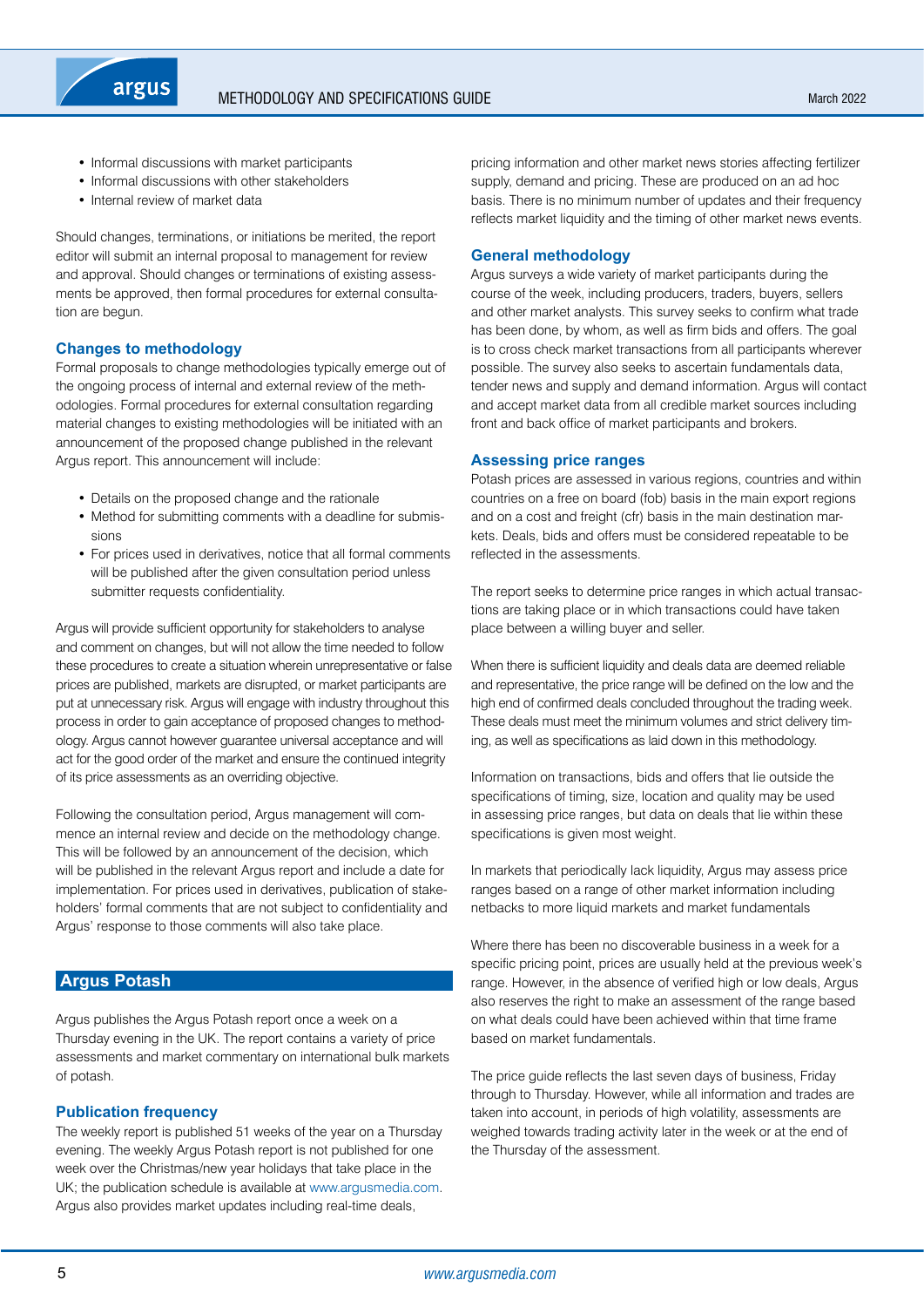<span id="page-5-0"></span>

# **Spot, contract and formula pricing**

#### **Spot**

Spot pricing refers to specific cargoes sold that are scheduled to load no later than 40 days forward from when the sale has taken place.

#### **Contract**

Contract pricing is split out from normal spot pricing and refers to significant sales volumes contracted for more than a three-month shipping period.

The major contracts in India and China determine these where potash is concerned. Contract timing in both India and China has varied considerably and therefore cannot be characterised in the usual yearly or half-yearly terms.

#### **Formula**

Formula pricing is an arrangement where a buyer and seller agree in advance on the price to be paid for a product delivered in the future, based upon a predetermined calculation, sometimes involving published prices.

Given that the exact nature of the calculation or the agreement between the parties is often private and confidential, and if the deal is considered a one-off (i.e not repeatable), then calculated netbacks are not used in formulation of a spot price range. However, if a buyer and seller use this method of pricing for multiple transactions on a specific trade route, then the editor may use the deal in formulating a spot price range using current known cfr levels, domestic prices in the destination country and indicative freight rates. This applies particularly when spot markets are illiquid or opaque.

# **Terms**

Most transactions are conducted on a sight/cash basis, but where credit terms apply, e.g. up to 270 days, these are taken into account and subtracted from the price so that the published price is net of credit or other terms. The exception is the Indian contract price, which has traditionally been booked with 180 days and is quoted as such.

# **Units**

Prices are assessed in US dollars per tonne (\$/t), apart from granular MOP cfr Europe and standard SOP fob Europe, which are priced in euros per tonne (€/t), and granular MOP fob New Orleans, which is priced in US dollars per short ton (\$/st).

# **Lot and cargo sizes**

For international trade, the minimum lot size is 5,000t of a particular product, except where otherwise stated in the methodology. There is a wide variety of shipment sizes employed in the potash trade, with much of it being handled in 20,000-65,000t vessels.

# **Products and specifications**

#### **Standard MOP**

Water soluble potash content (as K2O nutrient) minimum 60pc. Moisture max 0.50pc by weight. Particle size: varies according to supplier but smaller than granular MOP.

#### **Granular MOP**

Water soluble potash content (as K2O nutrient) minimum 60pc. Moisture max 0.50pc by weight. Particle size: varies according to supplier but typically not more than 5pc is below 1mm size.

#### **Standard SOP**

Water soluble potash content (as K2O nutrient) minimum 50pc. Sulphur (as S) by weight minimum 17.5pc. Moisture max 1.50pc by weight. Particle size: varies according to supplier but smaller than granular SOP.

#### **Granular SOP**

Water soluble potash content (as K2O nutrient) minimum 50pc. Sulphur (as S) by weight minimum 17.5pc. Moisture max 1.50pc by weight.

Particle size: varies according to supplier but typically not more than 5pc is below 1mm size.

#### **Spot prices**

# **MOP – fob standard bulk**

Vancouver fob

Northwest Europe fob

## Baltic/Black Sea fob

This assessment includes product from Belarus and Russia. Belarusian product is shipped mostly from the Baltic Sea port of Klaipeda, Lithuania and Russian product from St Petersburg. Exports also take place from Black Sea ports, but to a much lesser extent.

## Jordan fob

#### Israel fob

Israeli product is shipped from Mediterranean and Red Sea ports, Ashdod and Eilat, respectively. Price assessments include exports from both ports.

#### Chile fob

# **MOP – fob granular bulk**

Vancouver fob

Northwest Europe fob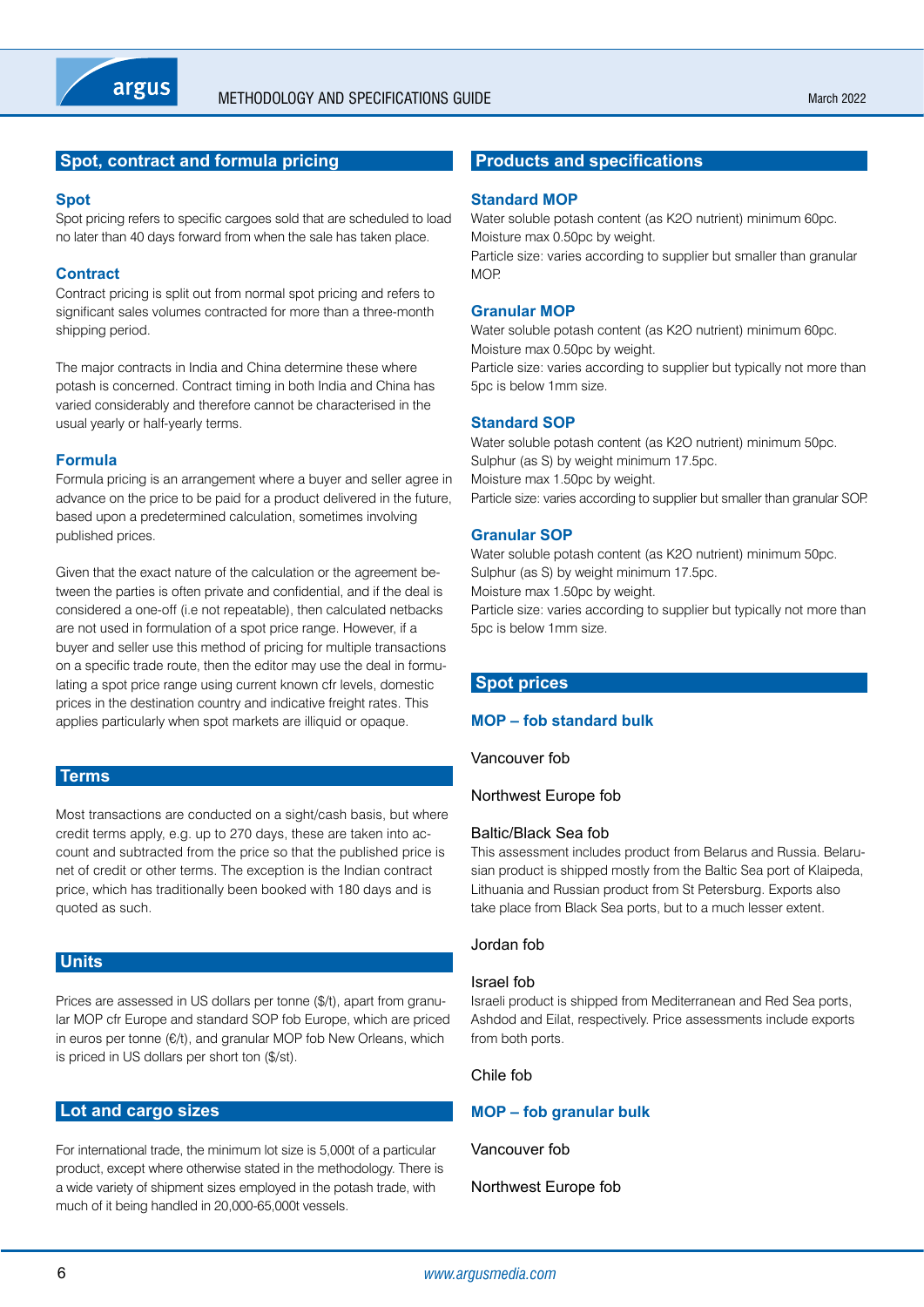<span id="page-6-0"></span>

# Baltic/Black Sea fob

This assessment includes product from Belarus and Russia. Belarusian product is shipped mostly from the Baltic Sea port of Klaipeda, Lithuania and Russian product from St Petersburg. Exports also take place from Black Sea ports, but to a much lesser extent.

#### Jordan fob

#### Israel fob

Israeli product is shipped from Mediterranean and Red Sea ports, Ashdod and Eilat, respectively. Price assessments include exports from both ports.

# Chile fob

# New Orleans (Nola) fob

See the [Argus North American Fertilizer methodology](https://www.argusmedia.com/-/media/Files/methodology/argus-north-american-fertilizer.ashx).

## **MOP – cfr standard bulk**

#### Southeast Asia

The assessment is of prices in the major southeast Asian markets of Indonesia, Malaysia, Vietnam and Thailand. Sales to other regional markets satisfying the product and quantity specifications will be taken into consideration.

# **MOP – cfr granular bulk**

## Brazil cfr

## Europe cfr

Spot prices for granular MOP in Europe are assessed for cargoes of all sizes on the basis of cfr spot transactions primarily to ports in Benelux and France.

#### Australia cfr

Prices for granular MOP in Australia are assessed on the basis of cfr spot transactions to all ports in Australia.

## Thailand/Vietnam

The assessment is of cfr sales to importers in Vietnam and Thailand. The granular MOP is primarily used to make bulk blended NPKs or applied directly. Formula-related sales are excluded from the assessment.

## South Africa cfr

Spot prices for granular MOP in South Africa are assessed for cargoes of 1,000t or above.

# **SOP – fob standard bulk**

## NW Europe fob

Prices are assessed on the basis of mostly cfr spot prices with estimated freight cost deducted. Prices are for standard SOP product. The minimum trade quantity for consideration in the assessment is 500t.

# **SOP – fob granular**

#### NW Europe fob

Prices are assessed on the basis of fob sales and cfr spot sales with estimated freight costs deducted. Prices are for granular SOP product. The minimum trade quantity for consideration in the assessment is 500t.

## East Asia granular SOP fob (bagged)

The assessment is of fob sales from Taiwan and China by both producers and traders.

Most product is shipped in lot sizes below 1,000t and commonly in containers. The minimum trade quantity for consideration in the assessment is 100t. Regardless of the lot size, Chinese SOP exports in bags containing 10kg or less are excluded from the assessment.

In the absence of fob sales, netbacks from cfr business can be used to assess the range. The main outlet markets include Australia, Japan, South Africa, Mexico, Peru, Iran and the US.

Formula-related sales are excluded from the assessment.

## **Nutrient values**

The price of various products in their pure K2O nutrient form. Nutrient values are rounded to the nearest whole dollar per tonne.

## **Standard MOP fob northwest Europe K2O nutrient value**

The value of northwest European standard MOP in K2O terms. Calculated as the Argus assessment of standard MOP fob northwest Europe in \$/t divided by 0.6, the assumed K2O content per tonne of MOP rock.

For example, if the standard MOP fob northwest Europe price is assessed at \$280/t, the K2O nutrient value is \$280/0.6 or \$467/t.

## **Standard SOP fob northwest Europe K2O nutrient value**

The value of northwest European standard SOP in K2O terms. Calculated as the Argus assessment of standard SOP fob northwest Europe, converted from  $\epsilon/t$  to  $\frac{1}{2}$  and divided by 0.51, the assumed K2O content per tonne of SOP rock.

For example, if the standard SOP fob northwest Europe price is assessed at €435/t and converted to \$496/t, the K2O nutrient value is \$496/0.51 or \$973/t.

## **SOP nutrient value-MOP nutrient value**

Calculated as the standard SOP fob northwest Europe K2O nutrient value minus the standard MOP fob northwest Europe K2O nutrient value.